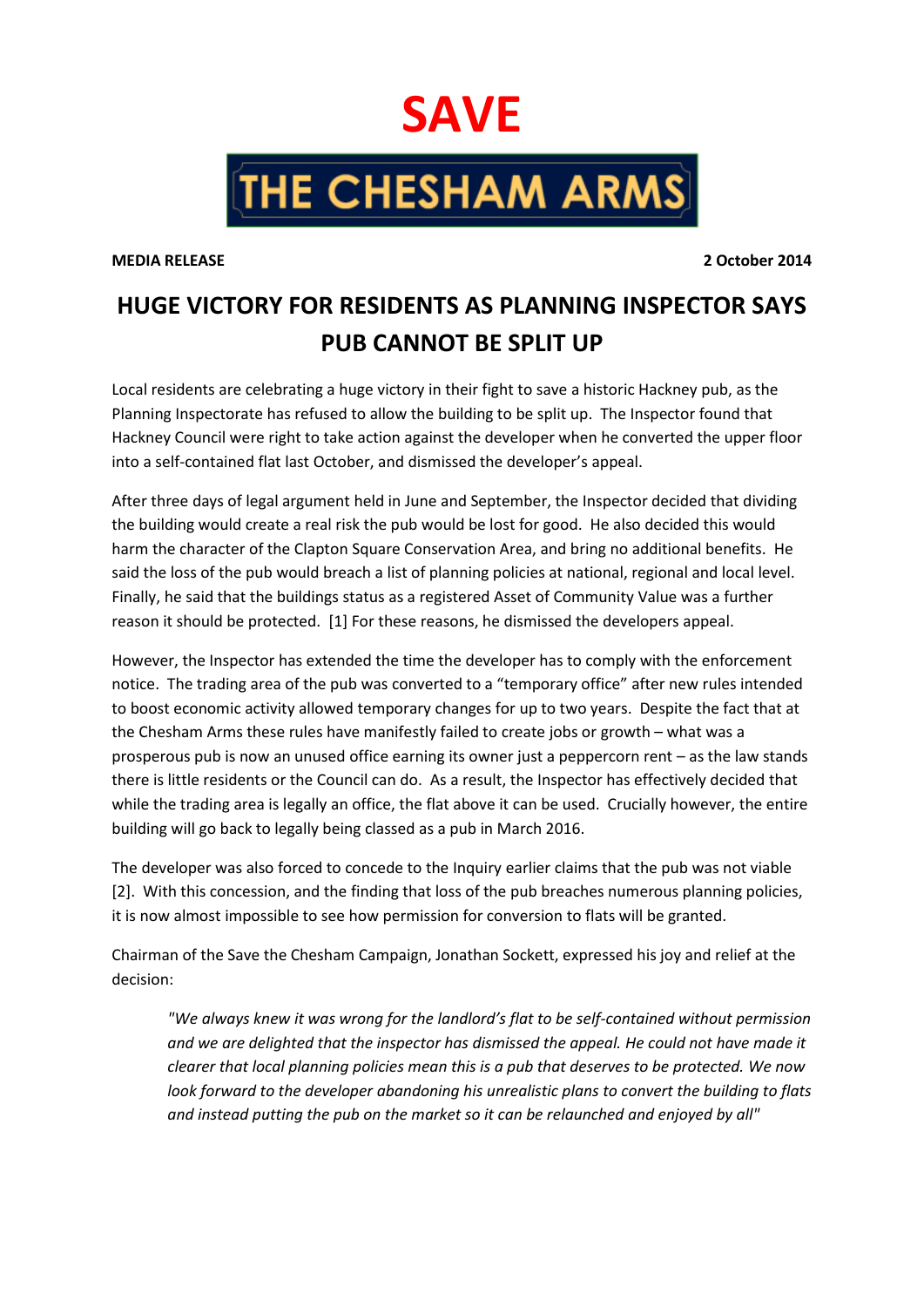James Watson, a pub campaigner for the Campaign for Real Ale and local resident commented on the decision:

*"This case demonstrates the disconnect between planning and localism. Although this pub is an Asset of Community Value and the Community and Council have clearly tried to save it, nationally-set permitted development rights have allowed this developer to ride roughshod over the wishes of the community. The new laws are badly worded, vague and while intended to boost the economy, have simply destroyed jobs at the Chesham Arms. The rules forced the inspector to extend the time for compliance until March 2016. I say to Eric Pickles, what is the point of the notification process if a developer can claim that a flexible use begins at an arbitrary date of their choosing?"*

*--ENDS--*

For further information please contact

Martyn Williams 07712 843221 / James Watson 078180 421475

## **NOTES**

[1] Paragraph 43 of the Inspector's decision found

"I conclude on the main issue, that the permanent change of use of the first floor of the premises to a Class C3 self contained residential flat is unacceptable ... it would probably result in the loss of the Class A4 public house, which is registered as an Asset of Community Value. Furthermore, as a consequence of that loss, the change of use would not preserve the character of the Clapton Square Conservation Area. The development therefore conflicts with LP [London Plan] Policies 7.1 and 7.8, CS [Core Strategy] Policy 25, as well as draft HDMLP [Hackney Development Management Local Plan] Policy DM5 and the [National Planning Policy] Framework."

The full decision is available here: http://www.savethechesham.org/wpcontent/uploads/2014/10/Enforcement-Appeal-Written-Decision.pdf

[2] Paragraph 23 says "the appellant's original intention had been to convert the entire building to residential use as flats. It is clear that this is why the pub was closed on the sale to the appellant and Mr Allen said it was no part of the appellant's case to suggest that a pub is no longer viable on this site."

[3] A brief timeline of the Chesham Arms is given below:

**1860s** – Chesham Arms is built as a pub when Mehetabel and Isabella Road were laid out on land that was once part of the grounds of Sutton House. The first record of the pub is in the Post Office directory of 1866, which lists "Edmund Evans, Beer Retailer". It goes on to trade for almost 150 years with no record of any previous closure.

**4 th October 2012** – The Chesham Arms is sold to property developer, Mukund Patel. The pub is still serving customers the night before the sale completed, but has never opened its doors since.